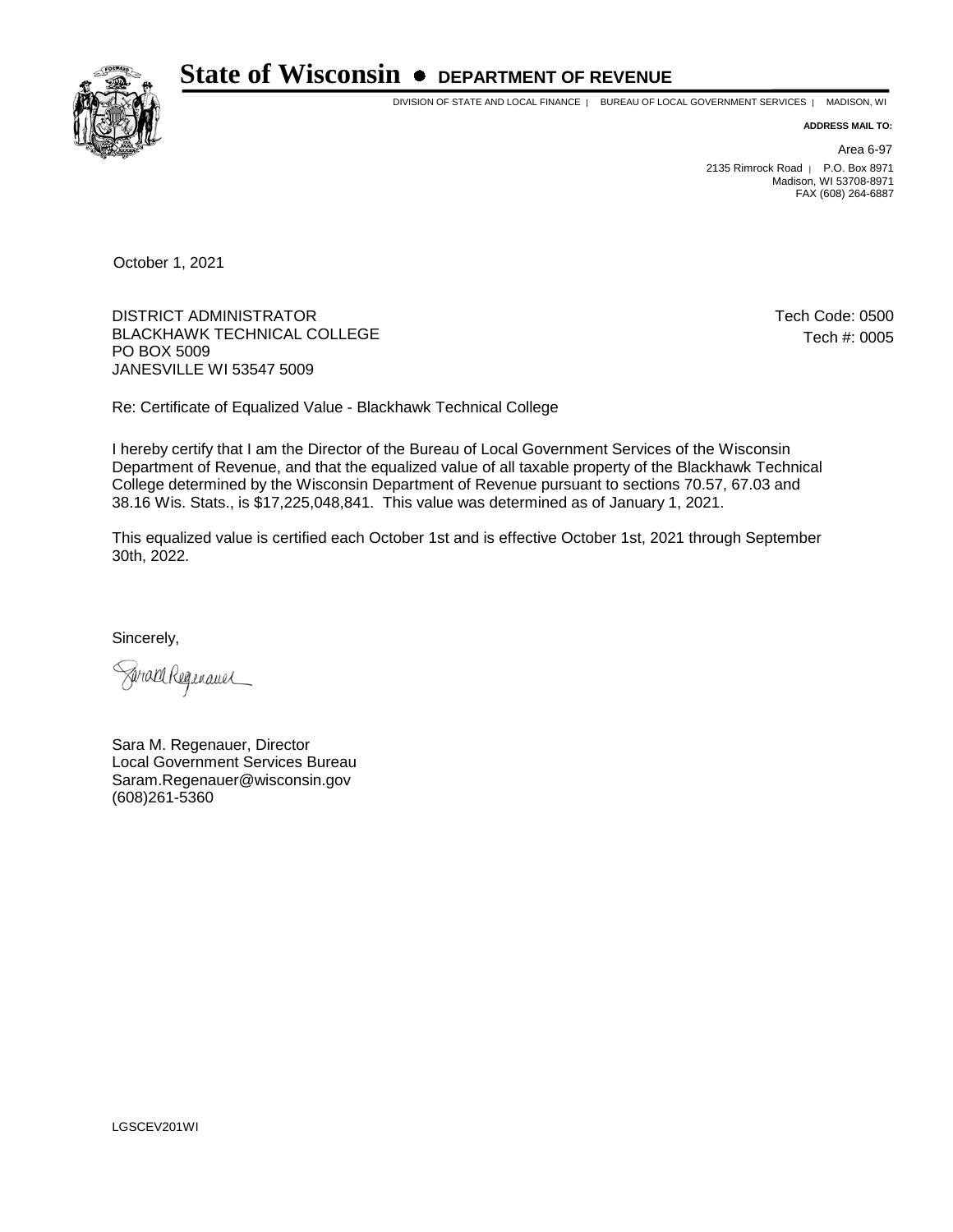

DIVISION OF STATE AND LOCAL FINANCE | BUREAU OF LOCAL GOVERNMENT SERVICES | MADISON, WI

**ADDRESS MAIL TO:**

Area 6-97

2135 Rimrock Road | P.O. Box 8971 Madison, WI 53708-8971 FAX (608) 264-6887

October 1, 2021

DISTRICT ADMINISTRATOR CHIPPEWA VALLEY TECHNICAL COLLEGE 620 W CLAIREMONT CAMPUS EAU CLAIRE WI 54701 6120

Tech Code: 0100 Tech #: 0001

Re: Certificate of Equalized Value - Chippewa Valley Technical College

I hereby certify that I am the Director of the Bureau of Local Government Services of the Wisconsin Department of Revenue, and that the equalized value of all taxable property of the Chippewa Valley Technical College determined by the Wisconsin Department of Revenue pursuant to sections 70.57, 67.03 and 38.16 Wis. Stats., is \$31,188,459,239. This value was determined as of January 1, 2021.

This equalized value is certified each October 1st and is effective October 1st, 2021 through September 30th, 2022.

Serant Regenauer

Sara M. Regenauer, Director Local Government Services Bureau Saram.Regenauer@wisconsin.gov (608)261-5360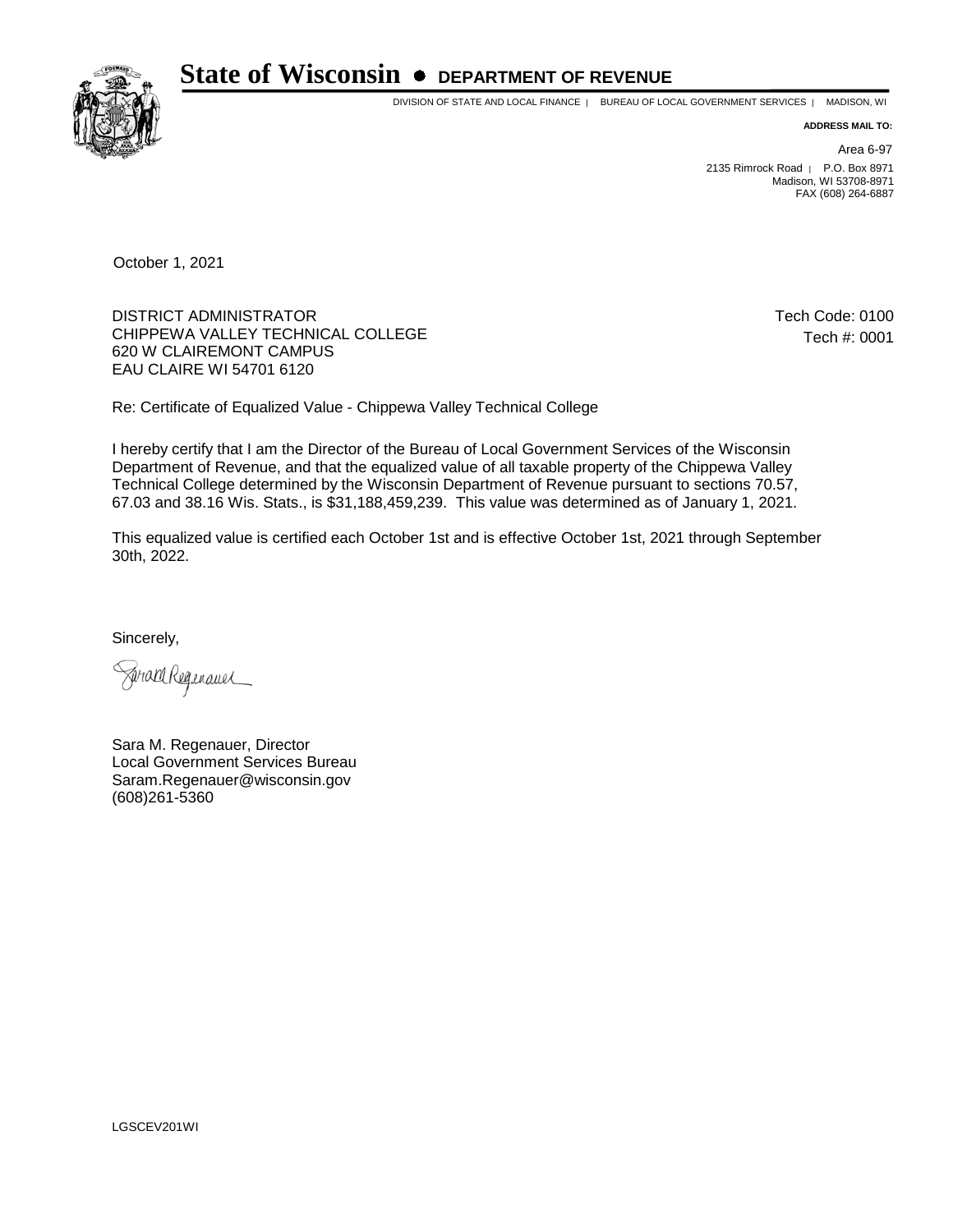

DIVISION OF STATE AND LOCAL FINANCE | BUREAU OF LOCAL GOVERNMENT SERVICES | MADISON, WI

**ADDRESS MAIL TO:**

Area 6-97

2135 Rimrock Road | P.O. Box 8971 Madison, WI 53708-8971 FAX (608) 264-6887

October 1, 2021

DISTRICT ADMINISTRATOR FOX VALLEY TECHNICAL COLLEGE PO BOX 2277 APPLETON WI 54913 2277

Tech Code: 1200 Tech #: 0011

Re: Certificate of Equalized Value - Fox Valley Technical College

I hereby certify that I am the Director of the Bureau of Local Government Services of the Wisconsin Department of Revenue, and that the equalized value of all taxable property of the Fox Valley Technical College determined by the Wisconsin Department of Revenue pursuant to sections 70.57, 67.03 and 38.16 Wis. Stats., is \$46,974,225,266. This value was determined as of January 1, 2021.

This equalized value is certified each October 1st and is effective October 1st, 2021 through September 30th, 2022.

Serant Regenauer

Sara M. Regenauer, Director Local Government Services Bureau Saram.Regenauer@wisconsin.gov (608)261-5360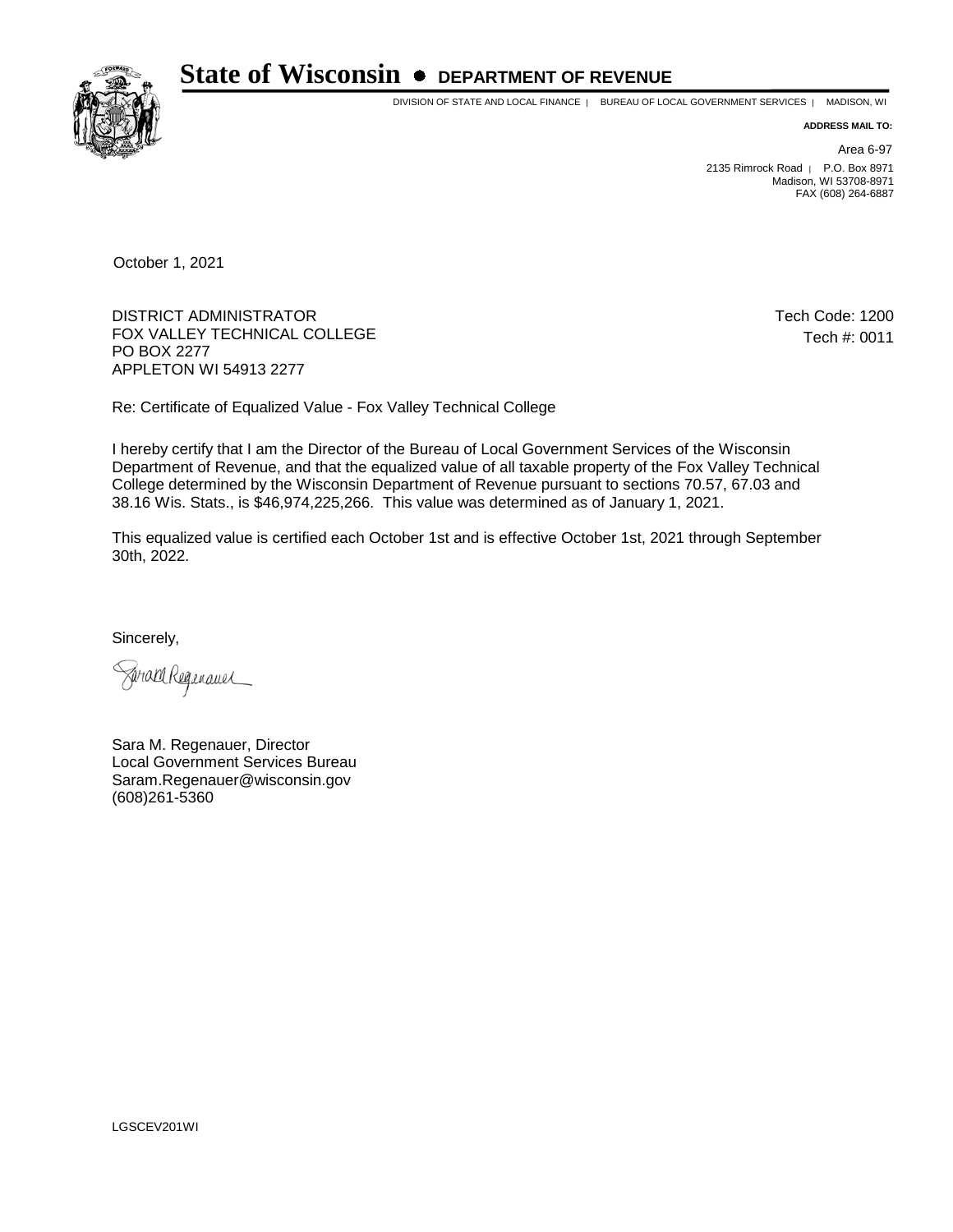

DIVISION OF STATE AND LOCAL FINANCE | BUREAU OF LOCAL GOVERNMENT SERVICES | MADISON, WI

**ADDRESS MAIL TO:**

Area 6-97

2135 Rimrock Road | P.O. Box 8971 Madison, WI 53708-8971 FAX (608) 264-6887

October 1, 2021

DISTRICT ADMINISTRATOR GATEWAY TECHNICAL COLLEGE 3520 30TH AVE KENOSHA WI 53144 1619

Tech Code: 0600 Tech #: 0006

Re: Certificate of Equalized Value - Gateway Technical College

I hereby certify that I am the Director of the Bureau of Local Government Services of the Wisconsin Department of Revenue, and that the equalized value of all taxable property of the Gateway Technical College determined by the Wisconsin Department of Revenue pursuant to sections 70.57, 67.03 and 38.16 Wis. Stats., is \$56,800,437,642. This value was determined as of January 1, 2021.

This equalized value is certified each October 1st and is effective October 1st, 2021 through September 30th, 2022.

Serant Regenauer

Sara M. Regenauer, Director Local Government Services Bureau Saram.Regenauer@wisconsin.gov (608)261-5360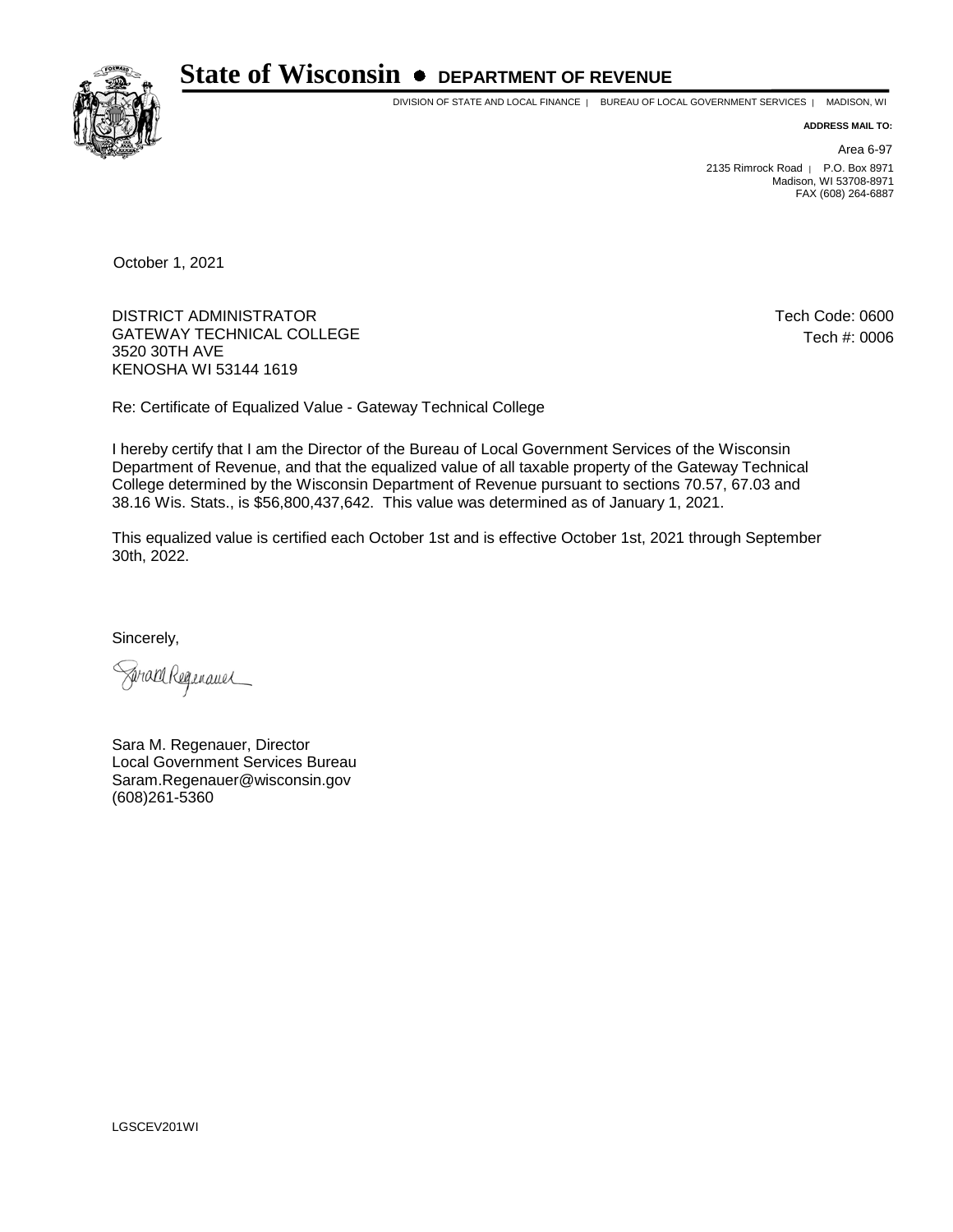

DIVISION OF STATE AND LOCAL FINANCE | BUREAU OF LOCAL GOVERNMENT SERVICES | MADISON, WI

**ADDRESS MAIL TO:**

Area 6-97

2135 Rimrock Road | P.O. Box 8971 Madison, WI 53708-8971 FAX (608) 264-6887

October 1, 2021

DISTRICT ADMINISTRATOR LAKESHORE TECHNICAL COLLEGE 1290 NORTH AVE CLEVELAND WI 53015 1412

Tech Code: 1100 Tech #: 0010

Re: Certificate of Equalized Value - Lakeshore Technical College

I hereby certify that I am the Director of the Bureau of Local Government Services of the Wisconsin Department of Revenue, and that the equalized value of all taxable property of the Lakeshore Technical College determined by the Wisconsin Department of Revenue pursuant to sections 70.57, 67.03 and 38.16 Wis. Stats., is \$18,296,875,048. This value was determined as of January 1, 2021.

This equalized value is certified each October 1st and is effective October 1st, 2021 through September 30th, 2022.

Serant Regenauer

Sara M. Regenauer, Director Local Government Services Bureau Saram.Regenauer@wisconsin.gov (608)261-5360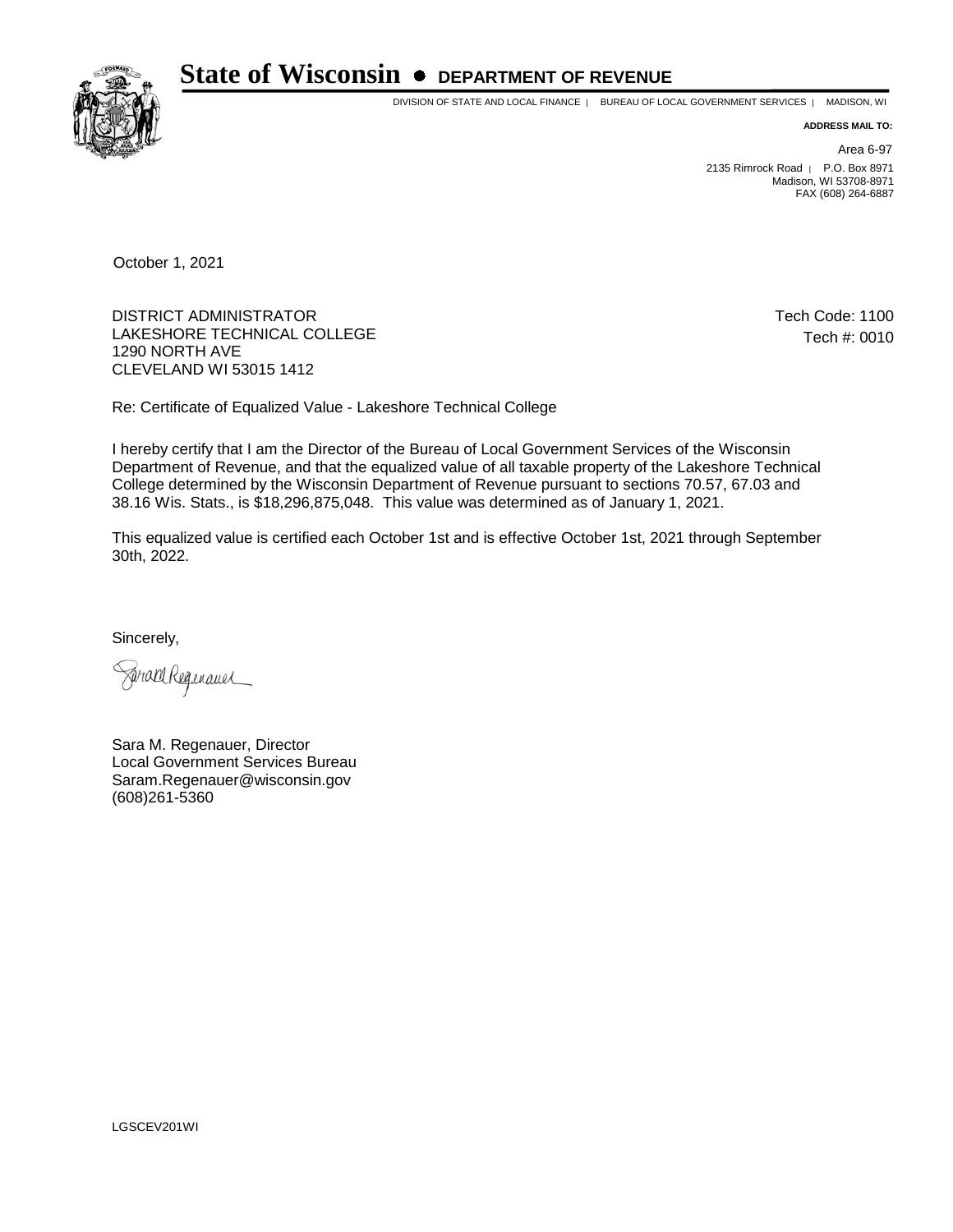

DIVISION OF STATE AND LOCAL FINANCE | BUREAU OF LOCAL GOVERNMENT SERVICES | MADISON, WI

**ADDRESS MAIL TO:**

Area 6-97

2135 Rimrock Road | P.O. Box 8971 Madison, WI 53708-8971 FAX (608) 264-6887

October 1, 2021

DISTRICT ADMINISTRATOR MADISON AREA TECHNICAL COLLEGE 1701 WRIGHT ST MADISON WI 53704 2520

Tech Code: 0400 Tech #: 0004

Re: Certificate of Equalized Value - Madison Area Technical College

I hereby certify that I am the Director of the Bureau of Local Government Services of the Wisconsin Department of Revenue, and that the equalized value of all taxable property of the Madison Area Technical College determined by the Wisconsin Department of Revenue pursuant to sections 70.57, 67.03 and 38.16 Wis. Stats., is \$104,977,856,204. This value was determined as of January 1, 2021.

This equalized value is certified each October 1st and is effective October 1st, 2021 through September 30th, 2022.

Serant Regenauer

Sara M. Regenauer, Director Local Government Services Bureau Saram.Regenauer@wisconsin.gov (608)261-5360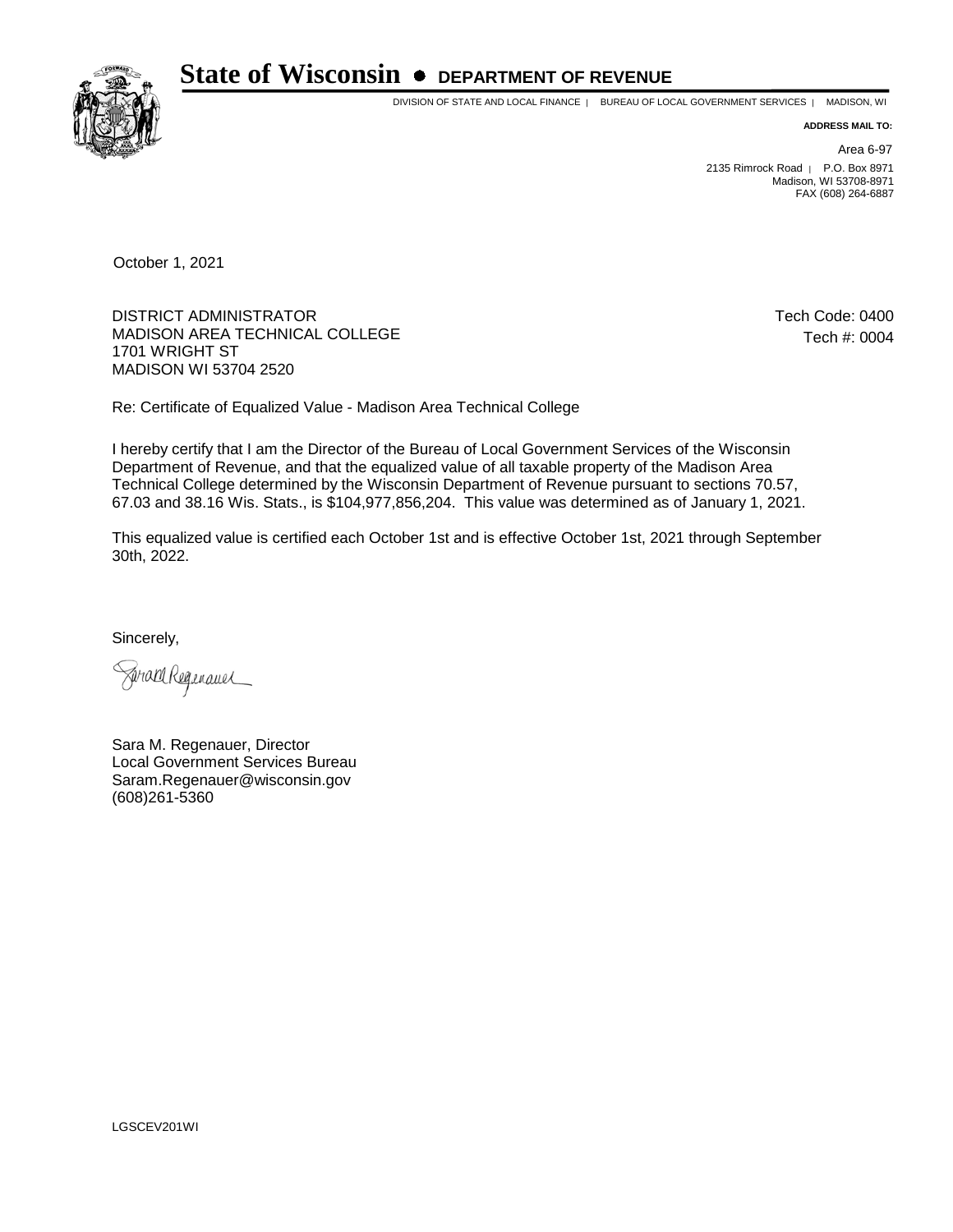

DIVISION OF STATE AND LOCAL FINANCE | BUREAU OF LOCAL GOVERNMENT SERVICES | MADISON, WI

**ADDRESS MAIL TO:**

Area 6-97

2135 Rimrock Road | P.O. Box 8971 Madison, WI 53708-8971 FAX (608) 264-6887

October 1, 2021

DISTRICT ADMINISTRATOR MID-STATE TECHNICAL COLLEGE 500 32ND ST N WISC RAPIDS WI 54494 5512

Tech Code: 1400 Tech #: 0013

Re: Certificate of Equalized Value - Mid-State Technical College

I hereby certify that I am the Director of the Bureau of Local Government Services of the Wisconsin Department of Revenue, and that the equalized value of all taxable property of the Mid-State Technical College determined by the Wisconsin Department of Revenue pursuant to sections 70.57, 67.03 and 38.16 Wis. Stats., is \$16,397,123,196. This value was determined as of January 1, 2021.

This equalized value is certified each October 1st and is effective October 1st, 2021 through September 30th, 2022.

Serant Regenauer

Sara M. Regenauer, Director Local Government Services Bureau Saram.Regenauer@wisconsin.gov (608)261-5360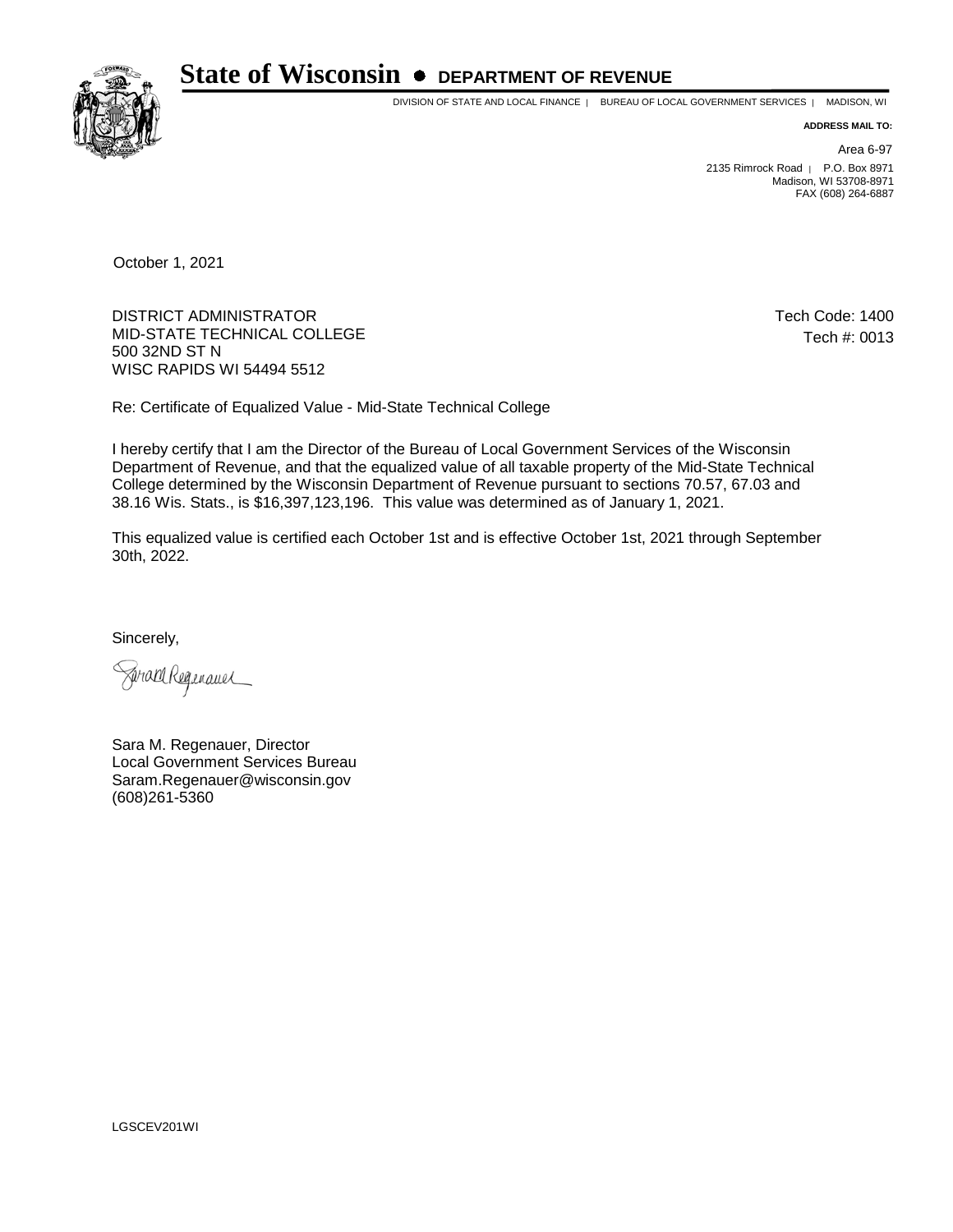

DIVISION OF STATE AND LOCAL FINANCE | BUREAU OF LOCAL GOVERNMENT SERVICES | MADISON, WI

**ADDRESS MAIL TO:**

Area 6-97

2135 Rimrock Road | P.O. Box 8971 Madison, WI 53708-8971 FAX (608) 264-6887

October 1, 2021

DISTRICT ADMINISTRATOR MILWAUKEE AREA TECHNICAL COLLEGE 700 W STATE ST MILWAUKEE WI 53233 1419

Tech Code: 0900 Tech #: 0008

Re: Certificate of Equalized Value - Milwaukee Area Technical College

I hereby certify that I am the Director of the Bureau of Local Government Services of the Wisconsin Department of Revenue, and that the equalized value of all taxable property of the Milwaukee Area Technical College determined by the Wisconsin Department of Revenue pursuant to sections 70.57, 67.03 and 38.16 Wis. Stats., is \$95,747,521,031. This value was determined as of January 1, 2021.

This equalized value is certified each October 1st and is effective October 1st, 2021 through September 30th, 2022.

Serant Regenauer

Sara M. Regenauer, Director Local Government Services Bureau Saram.Regenauer@wisconsin.gov (608)261-5360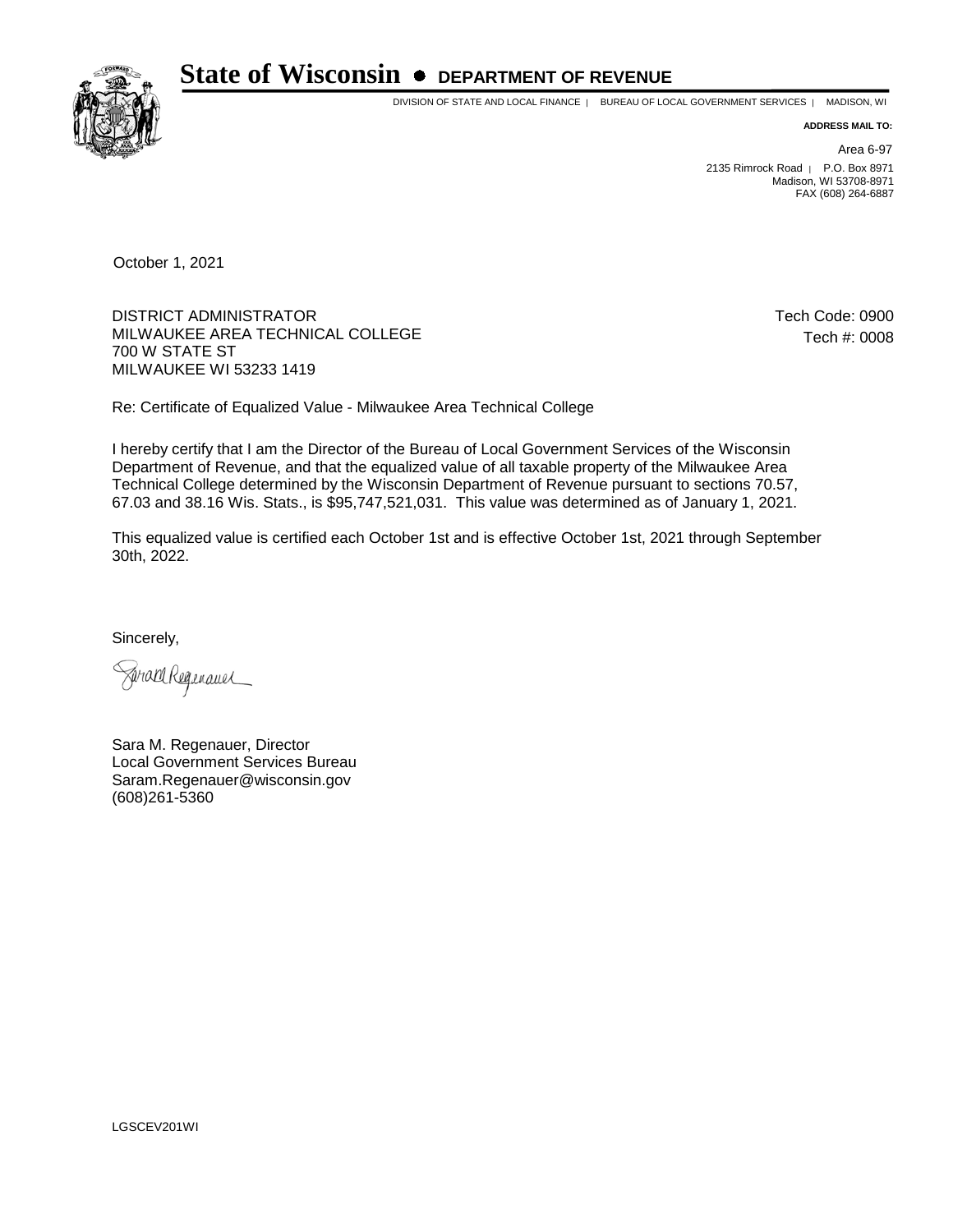

DIVISION OF STATE AND LOCAL FINANCE | BUREAU OF LOCAL GOVERNMENT SERVICES | MADISON, WI

**ADDRESS MAIL TO:**

Area 6-97

2135 Rimrock Road | P.O. Box 8971 Madison, WI 53708-8971 FAX (608) 264-6887

October 1, 2021

DISTRICT ADMINISTRATOR MORAINE PARK TECHNICAL COLLEGE 235 N NATIONAL AVE FOND DU LAC WI 54935 2884

Tech Code: 1000 Tech #: 0009

Re: Certificate of Equalized Value - Moraine Park Technical College

I hereby certify that I am the Director of the Bureau of Local Government Services of the Wisconsin Department of Revenue, and that the equalized value of all taxable property of the Moraine Park Technical College determined by the Wisconsin Department of Revenue pursuant to sections 70.57, 67.03 and 38.16 Wis. Stats., is \$32,380,960,926. This value was determined as of January 1, 2021.

This equalized value is certified each October 1st and is effective October 1st, 2021 through September 30th, 2022.

Serant Regenauer

Sara M. Regenauer, Director Local Government Services Bureau Saram.Regenauer@wisconsin.gov (608)261-5360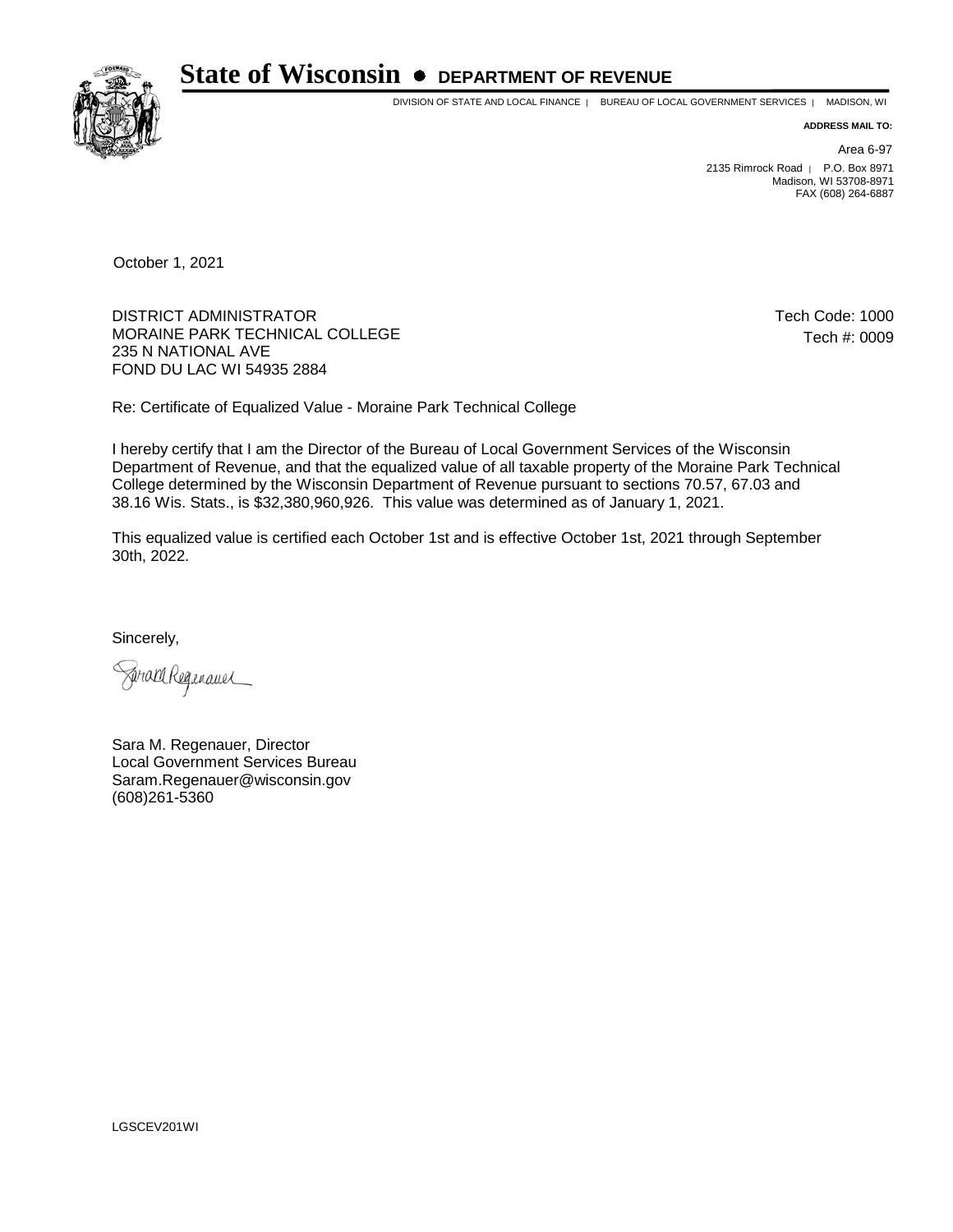

DIVISION OF STATE AND LOCAL FINANCE | BUREAU OF LOCAL GOVERNMENT SERVICES | MADISON, WI

**ADDRESS MAIL TO:**

Area 6-97

2135 Rimrock Road | P.O. Box 8971 Madison, WI 53708-8971 FAX (608) 264-6887

October 1, 2021

DISTRICT ADMINISTRATOR NICOLET TECHNICAL COLLEGE PO BOX 518 RHINELANDER WI 54501 0518

Tech Code: 1600 Tech #: 0015

Re: Certificate of Equalized Value - Nicolet Technical College

I hereby certify that I am the Director of the Bureau of Local Government Services of the Wisconsin Department of Revenue, and that the equalized value of all taxable property of the Nicolet Technical College determined by the Wisconsin Department of Revenue pursuant to sections 70.57, 67.03 and 38.16 Wis. Stats., is \$19,585,282,266. This value was determined as of January 1, 2021.

This equalized value is certified each October 1st and is effective October 1st, 2021 through September 30th, 2022.

Saram Regenauer

Sara M. Regenauer, Director Local Government Services Bureau Saram.Regenauer@wisconsin.gov (608)261-5360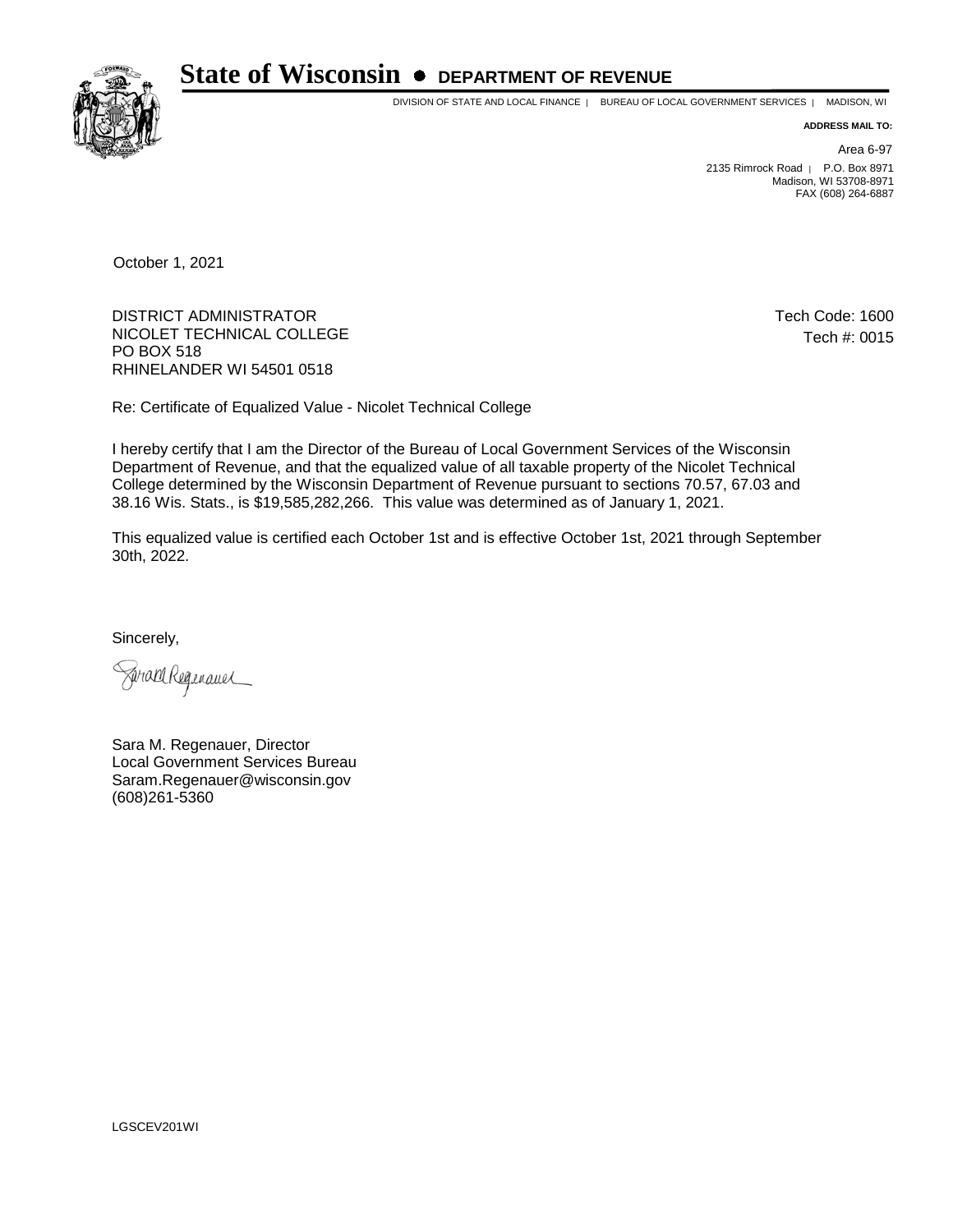

DIVISION OF STATE AND LOCAL FINANCE | BUREAU OF LOCAL GOVERNMENT SERVICES | MADISON, WI

**ADDRESS MAIL TO:**

Area 6-97

2135 Rimrock Road | P.O. Box 8971 Madison, WI 53708-8971 FAX (608) 264-6887

October 1, 2021

DISTRICT ADMINISTRATOR NORTH CENTRAL TECHNICAL COLLEGE 1000 W CAMPUS DR WAUSAU WI 54401

Tech Code: 1500 Tech #: 0014

Re: Certificate of Equalized Value - North Central Technical College

I hereby certify that I am the Director of the Bureau of Local Government Services of the Wisconsin Department of Revenue, and that the equalized value of all taxable property of the North Central Technical College determined by the Wisconsin Department of Revenue pursuant to sections 70.57, 67.03 and 38.16 Wis. Stats., is \$19,953,168,922. This value was determined as of January 1, 2021.

This equalized value is certified each October 1st and is effective October 1st, 2021 through September 30th, 2022.

Serant Regenauer

Sara M. Regenauer, Director Local Government Services Bureau Saram.Regenauer@wisconsin.gov (608)261-5360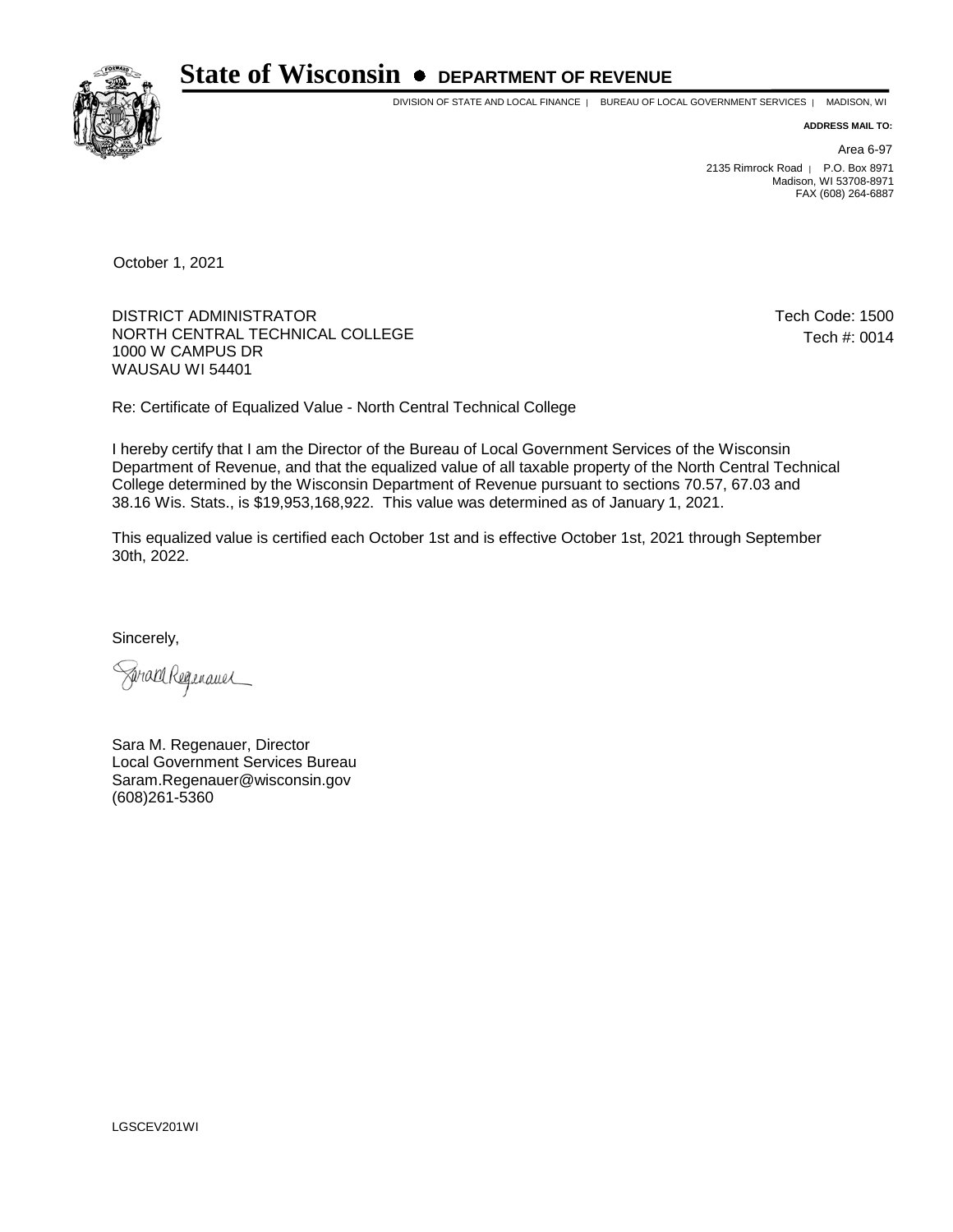

DIVISION OF STATE AND LOCAL FINANCE | BUREAU OF LOCAL GOVERNMENT SERVICES | MADISON, WI

**ADDRESS MAIL TO:**

Area 6-97

2135 Rimrock Road | P.O. Box 8971 Madison, WI 53708-8971 FAX (608) 264-6887

October 1, 2021

DISTRICT ADMINISTRATOR NORTHEAST WISCONSIN TECH COLLEGE PO BOX 19042 GREEN BAY WI 54307 9042

Tech Code: 1300 Tech #: 0012

Re: Certificate of Equalized Value - Northeast Wisconsin Tech College

I hereby certify that I am the Director of the Bureau of Local Government Services of the Wisconsin Department of Revenue, and that the equalized value of all taxable property of the Northeast Wisconsin Tech College determined by the Wisconsin Department of Revenue pursuant to sections 70.57, 67.03 and 38.16 Wis. Stats., is \$49,607,641,276. This value was determined as of January 1, 2021.

This equalized value is certified each October 1st and is effective October 1st, 2021 through September 30th, 2022.

Serant Regenauer

Sara M. Regenauer, Director Local Government Services Bureau Saram.Regenauer@wisconsin.gov (608)261-5360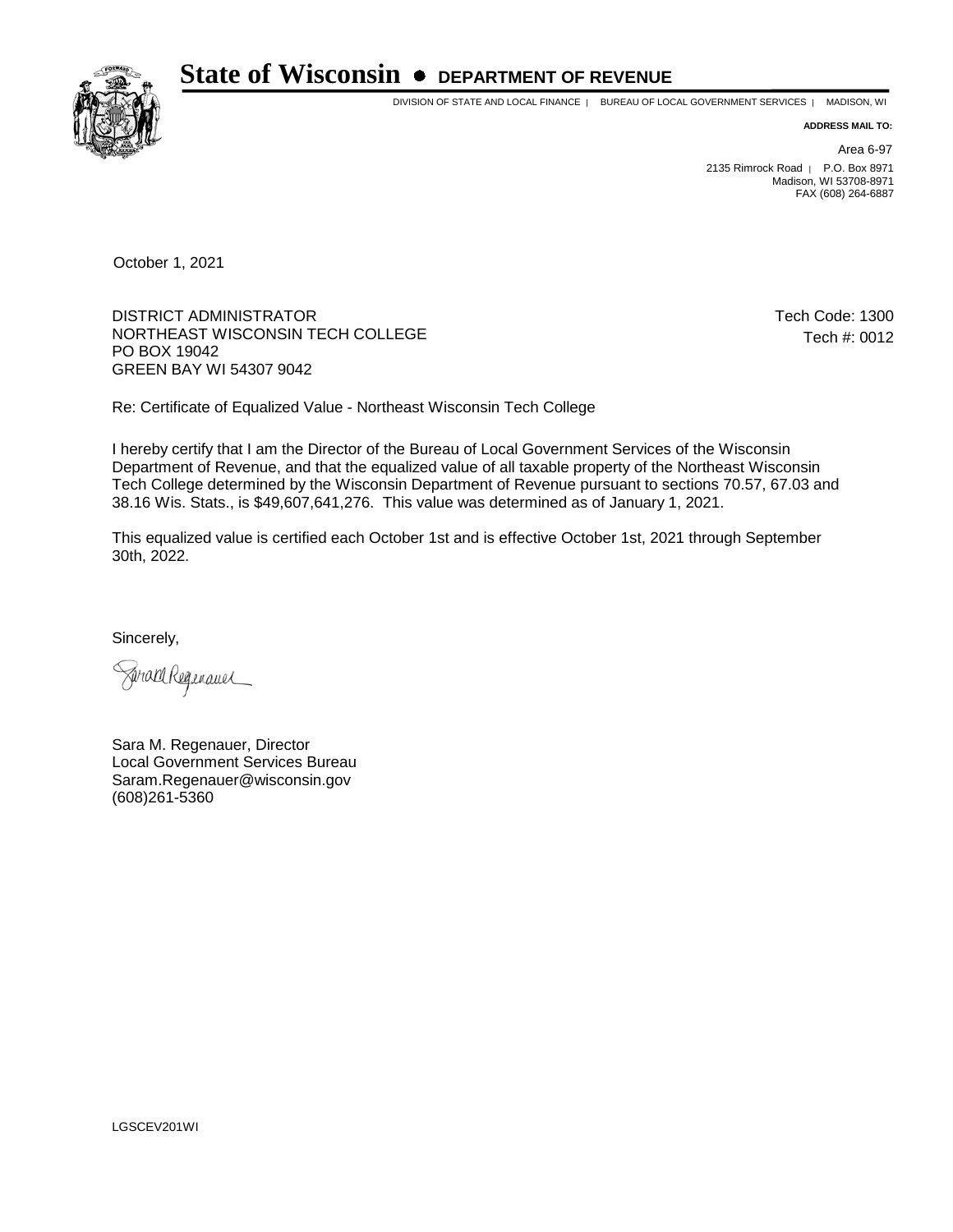

DIVISION OF STATE AND LOCAL FINANCE | BUREAU OF LOCAL GOVERNMENT SERVICES | MADISON, WI

**ADDRESS MAIL TO:**

Area 6-97

2135 Rimrock Road | P.O. Box 8971 Madison, WI 53708-8971 FAX (608) 264-6887

October 1, 2021

DISTRICT ADMINISTRATOR NORTHWOOD TECHNICAL COL 505 PINE RIDGE DR SHELL LAKE WI 54871

Tech Code: 1700 Tech #: 0016

Re: Certificate of Equalized Value - Northwood Technical Col

I hereby certify that I am the Director of the Bureau of Local Government Services of the Wisconsin Department of Revenue, and that the equalized value of all taxable property of the Northwood Technical Col determined by the Wisconsin Department of Revenue pursuant to sections 70.57, 67.03 and 38.16 Wis. Stats., is \$42,092,371,261. This value was determined as of January 1, 2021.

This equalized value is certified each October 1st and is effective October 1st, 2021 through September 30th, 2022.

Saram Regenauer

Sara M. Regenauer, Director Local Government Services Bureau Saram.Regenauer@wisconsin.gov (608)261-5360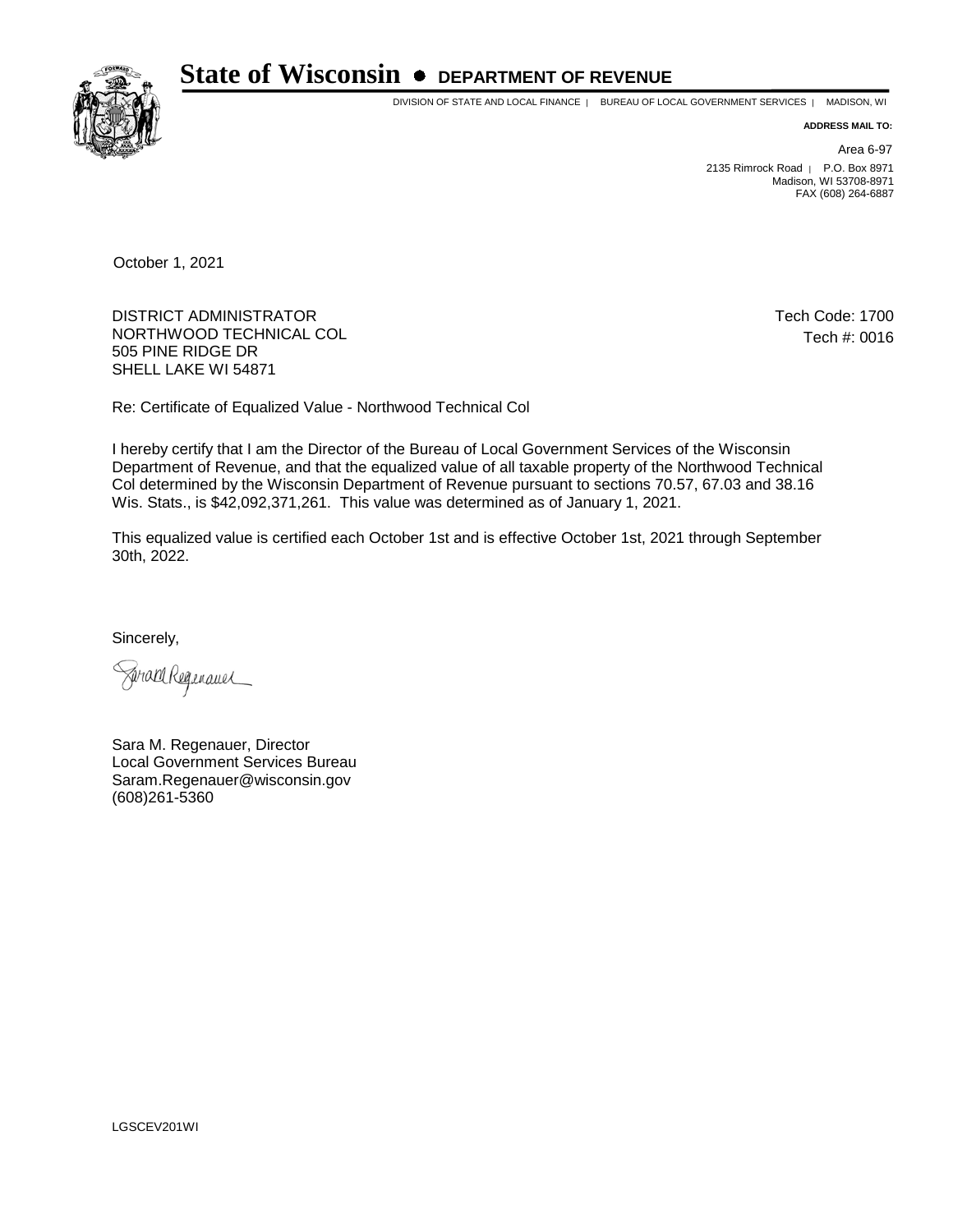

DIVISION OF STATE AND LOCAL FINANCE | BUREAU OF LOCAL GOVERNMENT SERVICES | MADISON, WI

**ADDRESS MAIL TO:**

Area 6-97

2135 Rimrock Road | P.O. Box 8971 Madison, WI 53708-8971 FAX (608) 264-6887

October 1, 2021

DISTRICT ADMINISTRATOR SOUTHWEST WISCONSIN TECH COLLEGE 1800 BRONSON BLVD FENNIMORE WI 53809 9778

Tech Code: 0300 Tech #: 0003

Re: Certificate of Equalized Value - Southwest Wisconsin Tech College

I hereby certify that I am the Director of the Bureau of Local Government Services of the Wisconsin Department of Revenue, and that the equalized value of all taxable property of the Southwest Wisconsin Tech College determined by the Wisconsin Department of Revenue pursuant to sections 70.57, 67.03 and 38.16 Wis. Stats., is \$10,288,229,441. This value was determined as of January 1, 2021.

This equalized value is certified each October 1st and is effective October 1st, 2021 through September 30th, 2022.

Serant Regenauer

Sara M. Regenauer, Director Local Government Services Bureau Saram.Regenauer@wisconsin.gov (608)261-5360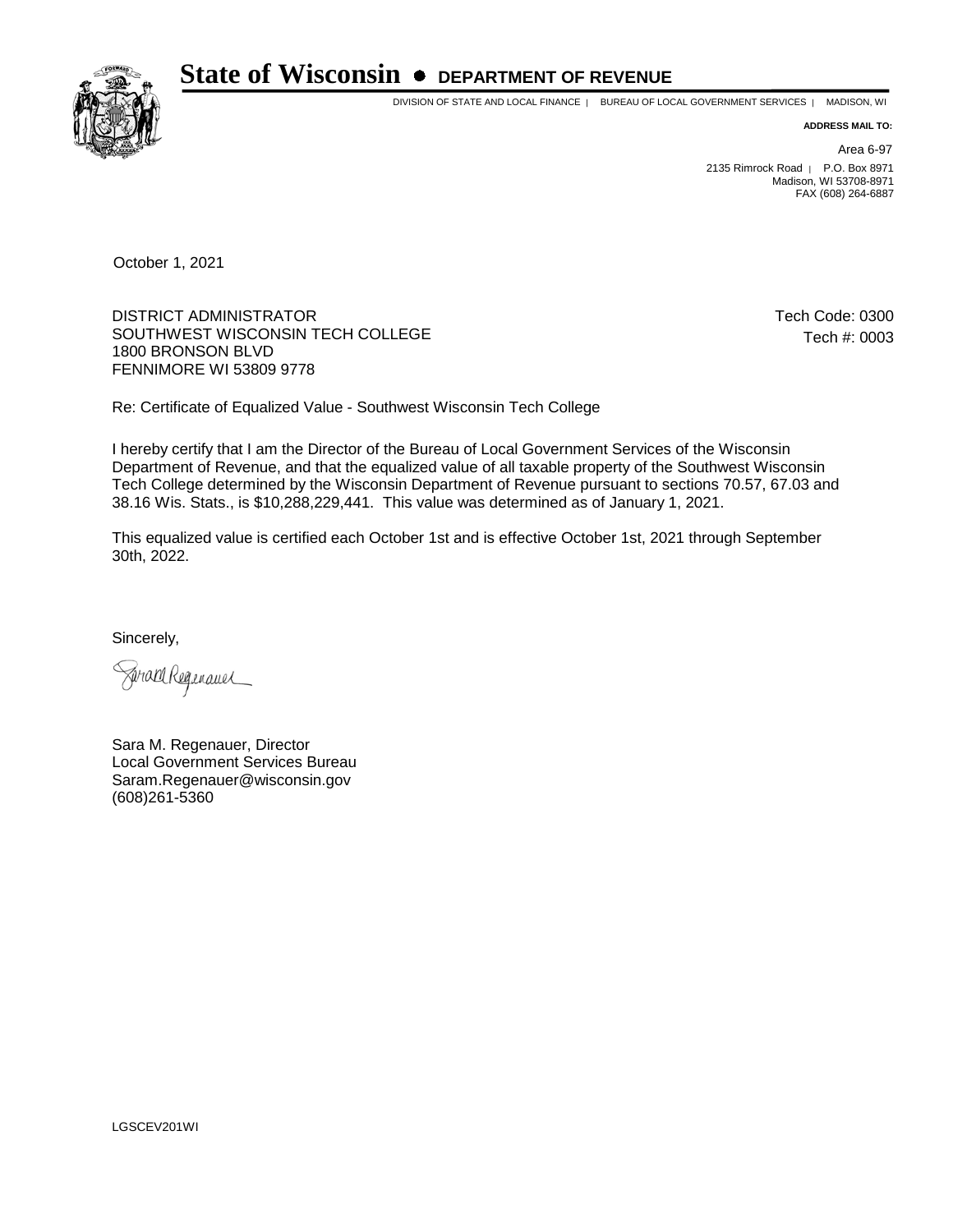

DIVISION OF STATE AND LOCAL FINANCE | BUREAU OF LOCAL GOVERNMENT SERVICES | MADISON, WI

**ADDRESS MAIL TO:**

Area 6-97

2135 Rimrock Road | P.O. Box 8971 Madison, WI 53708-8971 FAX (608) 264-6887

October 1, 2021

DISTRICT ADMINISTRATOR WAUKESHA COUNTY AREA TECH COLLEGE 800 MAIN ST PEWAUKEE WI 53072 4601

Tech Code: 0800 Tech #: 0007

Re: Certificate of Equalized Value - Waukesha County Area Tech College

I hereby certify that I am the Director of the Bureau of Local Government Services of the Wisconsin Department of Revenue, and that the equalized value of all taxable property of the Waukesha County Area Tech College determined by the Wisconsin Department of Revenue pursuant to sections 70.57, 67.03 and 38.16 Wis. Stats., is \$68,270,794,641. This value was determined as of January 1, 2021.

This equalized value is certified each October 1st and is effective October 1st, 2021 through September 30th, 2022.

Serant Regenauer

Sara M. Regenauer, Director Local Government Services Bureau Saram.Regenauer@wisconsin.gov (608)261-5360